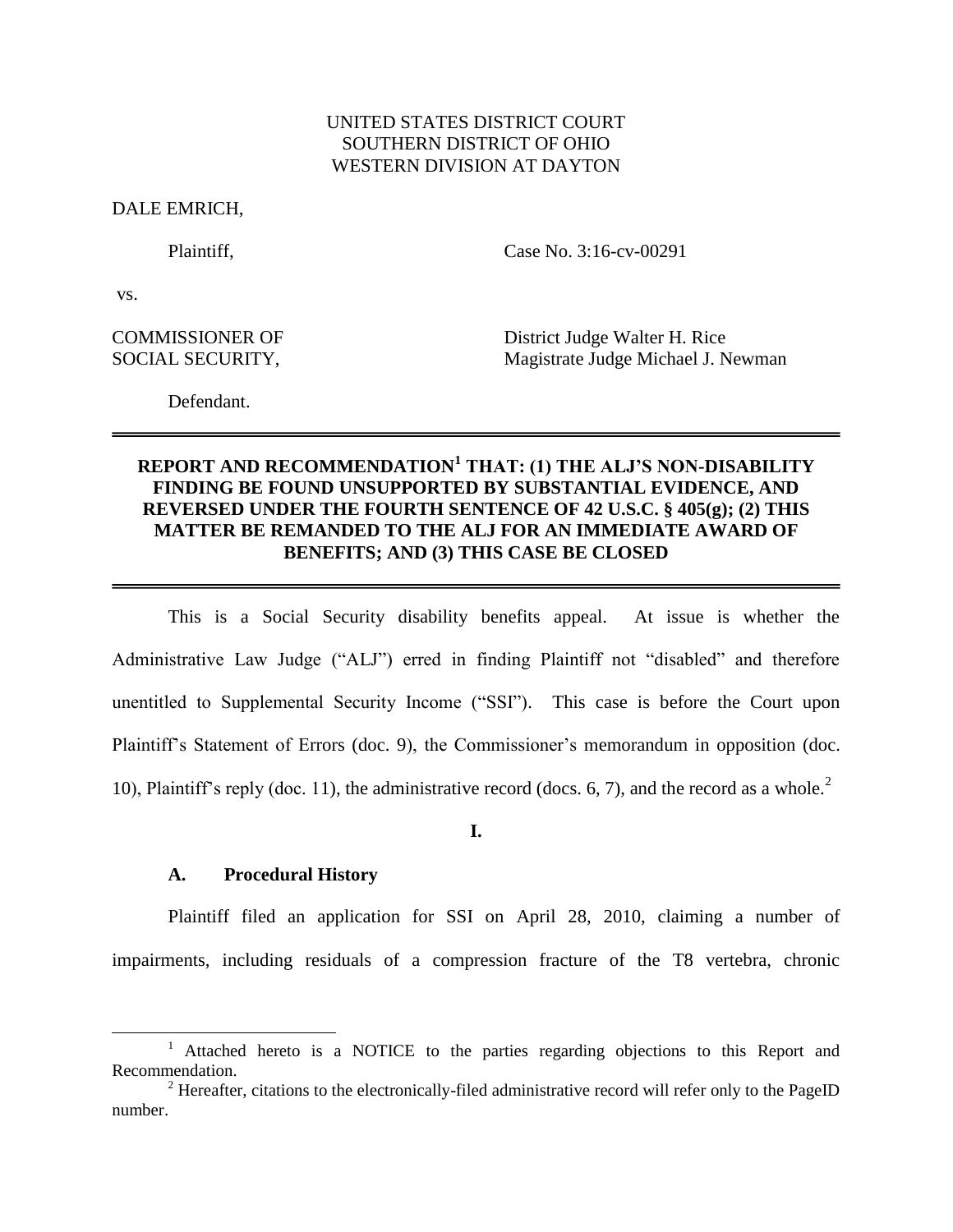obstructive pulmonary disease, degenerative disk disease of the cervical spine, a history of a seizure disorder, depression, and anxiety. PageID 38, 161-64.

After an initial denial of his application, Plaintiff received a hearing before ALJ David Redmond on January 5, 2012. PageID 121-59. ALJ Redmond issued a written decision on June 21, 2012 finding Plaintiff not disabled. PageID 40-53. On August 30, 2013 the Appeals Council denied Plaintiff's request, and Plaintiff appealed to this Court. PageID 586. On September 30, 2014, this Court remanded the case under Sentence Four for further proceedings based on the parties' joint motion to remand. PageID 594-95.

On remand, Plaintiff received a second hearing before ALJ Mark Hockensmith on November 2, 2015. PageID 512. On January 8, 2016, ALJ Hockensmith issued a written decision finding Plaintiff not disabled. PageID 462-72.

Thereafter, the Appeals Council denied review on May 13, 2016, making ALJ Hockensmith's non-disability finding the final administrative decision of the Commissioner. PageID 58-60. Plaintiff then filed this timely appeal. *Cook v. Comm'r of Soc. Sec*., 480 F.3d 432, 435 (6th Cir. 2007) (noting that, "[u]nder the Federal Rules of Appellate Procedure, [claimant] had 60 days from the Appeals Council's notice of denial in which to file his appeal"). ALJ Hockensmith's decision is now before the Court for review.

### **B. Evidence of Record**

In his decision, ALJ Hockensmith set forth a detailed recitation of the underlying medical evidence in this case. PageID 467-75. Plaintiff, in his Statement of Errors, also summarizes the evidence of record. Doc. 9 at PageID 1647-56. The Commissioner, in response to Plaintiff's Statement of Errors, defers to the ALJ's recitation of the evidence and presents no objection to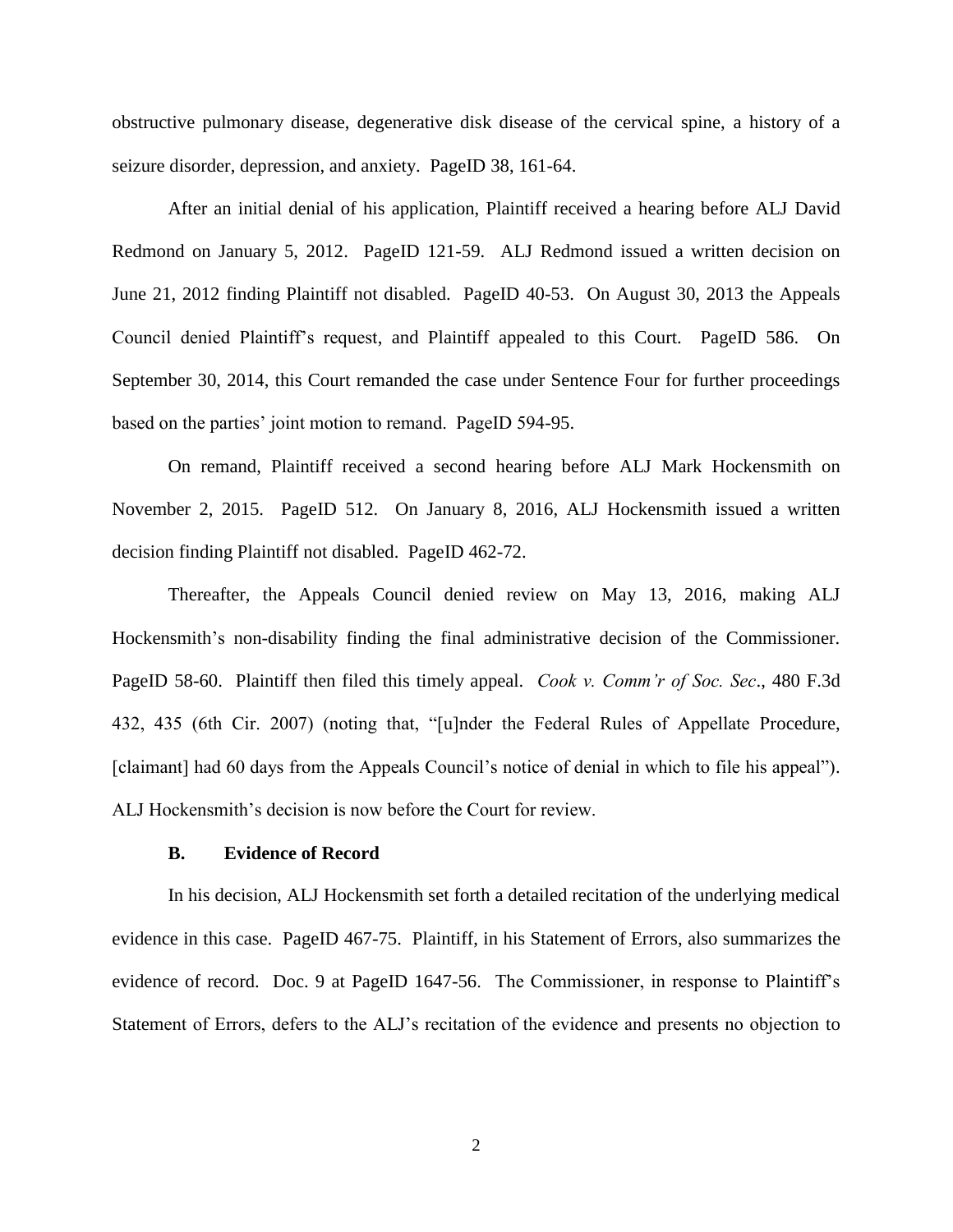Plaintiff's summary. Doc. 10 at PageID 1667-77. Except as otherwise noted herein, the undersigned incorporates the summary of evidence as set forth by the ALJ and Plaintiff.

### **II.**

### **A. Standard of Review**

The Court's inquiry on a Social Security appeal is to determine (1) whether the ALJ's non-disability finding is supported by substantial evidence, and (2) whether the ALJ employed the correct legal criteria. [42 U.S.C. § 405\(g\);](http://www.westlaw.com/Link/Document/FullText?findType=L&pubNum=1000546&cite=42USCAS405&originatingDoc=I6e209fd0590111e68e80d394640dd07e&refType=SP&originationContext=document&vr=3.0&rs=cblt1.0&transitionType=DocumentItem&contextData=(sc.Search)#co_pp_16f4000091d86) *[Bowen v. Comm'r of Soc. Sec.,](http://www.westlaw.com/Link/Document/FullText?findType=Y&serNum=2011645982&pubNum=0000506&originatingDoc=I6e209fd0590111e68e80d394640dd07e&refType=RP&fi=co_pp_sp_506_745&originationContext=document&vr=3.0&rs=cblt1.0&transitionType=DocumentItem&contextData=(sc.Search)#co_pp_sp_506_745)* 478 F.3d 742, 745- [46 \(6th Cir. 2007\).](http://www.westlaw.com/Link/Document/FullText?findType=Y&serNum=2011645982&pubNum=0000506&originatingDoc=I6e209fd0590111e68e80d394640dd07e&refType=RP&fi=co_pp_sp_506_745&originationContext=document&vr=3.0&rs=cblt1.0&transitionType=DocumentItem&contextData=(sc.Search)#co_pp_sp_506_745) In performing this review, the Court must consider the record as a whole. *Hephner v. Mathews*[, 574 F.2d 359, 362 \(6th Cir. 1978\).](http://www.westlaw.com/Link/Document/FullText?findType=Y&serNum=1978103397&pubNum=0000350&originatingDoc=I6e209fd0590111e68e80d394640dd07e&refType=RP&fi=co_pp_sp_350_362&originationContext=document&vr=3.0&rs=cblt1.0&transitionType=DocumentItem&contextData=(sc.Search)#co_pp_sp_350_362)

Substantial evidence is "such relevant evidence as a reasonable mind might accept as adequate to support a conclusion." *Richardson v. Perales,* [402 U.S. 389, 401 \(1971\).](http://www.westlaw.com/Link/Document/FullText?findType=Y&serNum=1971127062&pubNum=0000780&originatingDoc=I6e209fd0590111e68e80d394640dd07e&refType=RP&fi=co_pp_sp_780_401&originationContext=document&vr=3.0&rs=cblt1.0&transitionType=DocumentItem&contextData=(sc.Search)#co_pp_sp_780_401) When substantial evidence supports the ALJ's denial of benefits, that finding must be affirmed, even if substantial evidence also exists in the record upon which the ALJ could have found Plaintiff disabled. *Buxton v. Halter*[, 246 F.3d 762, 772 \(6th Cir. 2001\).](http://www.westlaw.com/Link/Document/FullText?findType=Y&serNum=2001305423&pubNum=0000506&originatingDoc=I6e209fd0590111e68e80d394640dd07e&refType=RP&fi=co_pp_sp_506_772&originationContext=document&vr=3.0&rs=cblt1.0&transitionType=DocumentItem&contextData=(sc.Search)#co_pp_sp_506_772) Thus, the ALJ has a "'zone of choice' within which he [or she] can act without the fear of court interference." *Id.* [at 773.](http://www.westlaw.com/Link/Document/FullText?findType=Y&serNum=2001305423&pubNum=0000506&originatingDoc=I6e209fd0590111e68e80d394640dd07e&refType=RP&fi=co_pp_sp_506_773&originationContext=document&vr=3.0&rs=cblt1.0&transitionType=DocumentItem&contextData=(sc.Search)#co_pp_sp_506_773)

The second judicial inquiry -- reviewing the correctness of the ALJ's legal analysis - may result in reversal even if the ALJ's decision is supported by substantial evidence in the record. *Rabbers v. Comm'r of Soc. Sec.*[, 582 F.3d 647, 651 \(6th Cir. 2009\).](http://www.westlaw.com/Link/Document/FullText?findType=Y&serNum=2019951471&pubNum=0000506&originatingDoc=I6e209fd0590111e68e80d394640dd07e&refType=RP&fi=co_pp_sp_506_651&originationContext=document&vr=3.0&rs=cblt1.0&transitionType=DocumentItem&contextData=(sc.Search)#co_pp_sp_506_651) "[A] decision of the Commissioner will not be upheld where the [Social Security Administration] fails to follow its own regulations and where that error prejudices a claimant on the merits or deprives the claimant of a substantial right." *Bowen*[, 478 F.3d at 746.](http://www.westlaw.com/Link/Document/FullText?findType=Y&serNum=2011645982&pubNum=0000506&originatingDoc=I6e209fd0590111e68e80d394640dd07e&refType=RP&fi=co_pp_sp_506_746&originationContext=document&vr=3.0&rs=cblt1.0&transitionType=DocumentItem&contextData=(sc.Search)#co_pp_sp_506_746)

### **B. "Disability Defined"**

To be eligible for disability benefits, a claimant must be under a "disability" as defined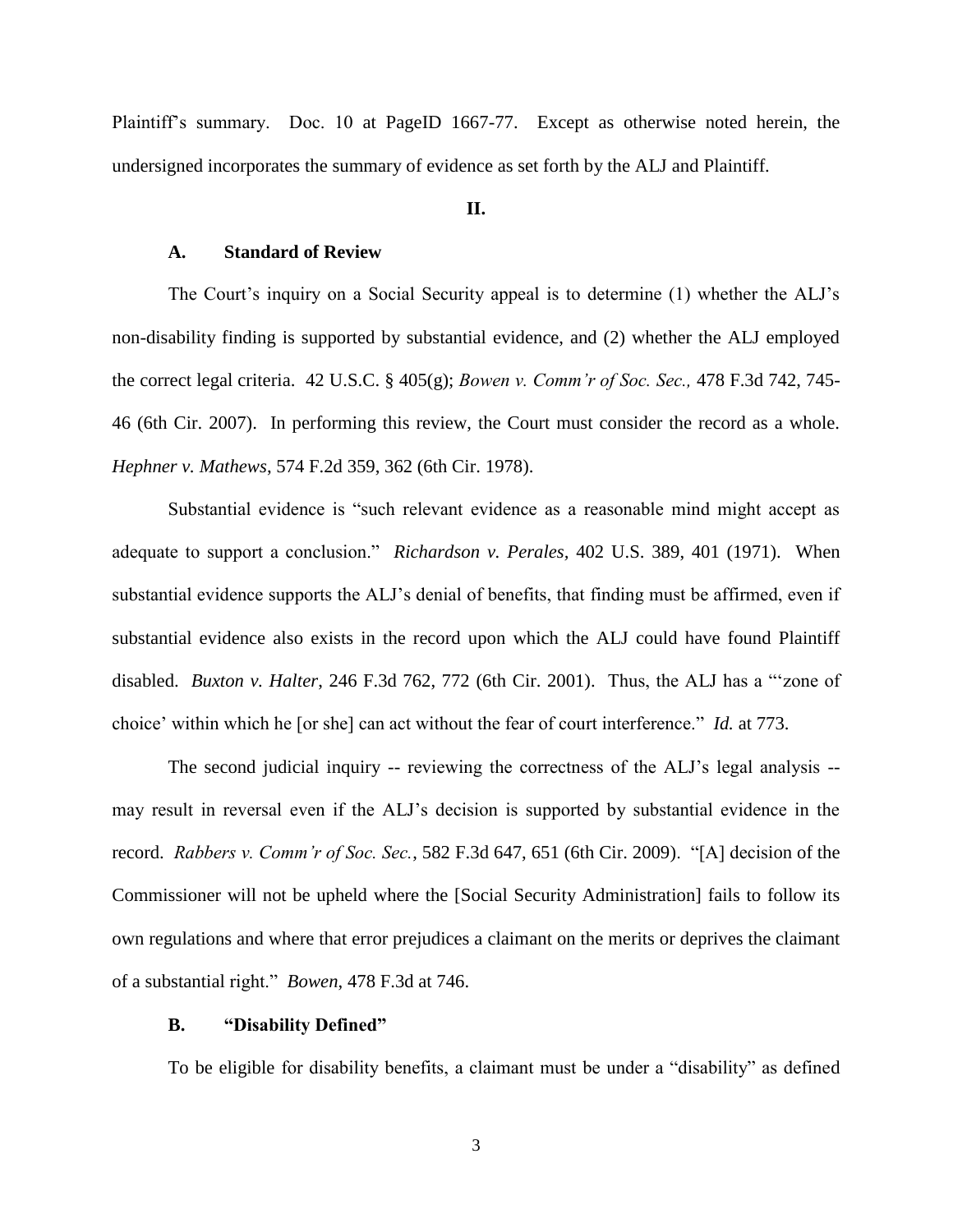by the Social Security Act. [42 U.S.C. § 423\(d\)\(1\)\(A\).](http://www.westlaw.com/Link/Document/FullText?findType=L&pubNum=1000546&cite=42USCAS423&originatingDoc=I6e209fd0590111e68e80d394640dd07e&refType=SP&originationContext=document&vr=3.0&rs=cblt1.0&transitionType=DocumentItem&contextData=(sc.Search)#co_pp_a7830000870a0) Narrowed to its statutory meaning, a "disability" includes physical and/or [mental impairments](http://www.westlaw.com/Link/Document/FullText?entityType=disease&entityId=Ic94ca545475411db9765f9243f53508a&originationContext=document&transitionType=DocumentItem&contextData=(sc.Default)&vr=3.0&rs=cblt1.0) that are both "medically determinable" and severe enough to prevent a claimant from (1) performing his or her past job and (2) engaging in "substantial gainful activity" that is available in the regional or national economies. *Id.*

Administrative regulations require a five-step sequential evaluation for disability determinations. [20 C.F.R. § 416.920\(a\)\(4\).](http://www.westlaw.com/Link/Document/FullText?findType=L&pubNum=1000547&cite=20CFRS404.1520&originatingDoc=I6e209fd0590111e68e80d394640dd07e&refType=LQ&originationContext=document&vr=3.0&rs=cblt1.0&transitionType=DocumentItem&contextData=(sc.Search)) Although a dispositive finding at any step ends the ALJ's review, *see Colvin v. Barnhart*[, 475 F.3d 727, 730](http://www.westlaw.com/Link/Document/FullText?findType=Y&serNum=2011402905&pubNum=0000506&originatingDoc=I6e209fd0590111e68e80d394640dd07e&refType=RP&fi=co_pp_sp_506_730&originationContext=document&vr=3.0&rs=cblt1.0&transitionType=DocumentItem&contextData=(sc.Search)#co_pp_sp_506_730) (6th Cir. 2007), the complete sequential review poses five questions:

- 1. Has the claimant engaged in substantial gainful activity?
- 2. Does the claimant suffer from one or more severe impairments?
- 3. Do the claimant's severe impairments, alone or in combination, meet or equal the criteria of an impairment set forth in the Commissioner's Listing of Impairments (the "Listings"), 20 C.F.R. Subpart P, [Appendix 1?](http://www.westlaw.com/Link/Document/FullText?findType=L&pubNum=1000547&cite=20CFRPT404SUBPTPAPP1&originatingDoc=I6e209fd0590111e68e80d394640dd07e&refType=LQ&originationContext=document&vr=3.0&rs=cblt1.0&transitionType=DocumentItem&contextData=(sc.Search))
- 4. Considering the claimant's Residual Functioning Capacity ("RFC"), can he or she perform his or her past relevant work?
- 5. Assuming the claimant can no longer perform his or her past relevant work -- and also considering the claimant's age, education, past work experience, and RFC -- do significant numbers of other jobs exist in the national economy which the claimant can perform?

20 C.F.R. § 416.920(a)(4); *see also Miller v. Comm'r of Soc. Sec.,* [181 F. Supp.2d 816, 818 \(S.D.](http://www.westlaw.com/Link/Document/FullText?findType=Y&serNum=2002042909&pubNum=0004637&originatingDoc=I6e209fd0590111e68e80d394640dd07e&refType=RP&fi=co_pp_sp_4637_818&originationContext=document&vr=3.0&rs=cblt1.0&transitionType=DocumentItem&contextData=(sc.Search)#co_pp_sp_4637_818)  [Ohio 2001\).](http://www.westlaw.com/Link/Document/FullText?findType=Y&serNum=2002042909&pubNum=0004637&originatingDoc=I6e209fd0590111e68e80d394640dd07e&refType=RP&fi=co_pp_sp_4637_818&originationContext=document&vr=3.0&rs=cblt1.0&transitionType=DocumentItem&contextData=(sc.Search)#co_pp_sp_4637_818) A claimant bears the ultimate burden of establishing disability under the Social

Security Act's definition. *Key v. Comm'r of Soc. Sec.*[, 109 F.3d 270, 274 \(6th Cir. 1997\).](http://www.westlaw.com/Link/Document/FullText?findType=Y&serNum=1997075265&pubNum=0000506&originatingDoc=I6e209fd0590111e68e80d394640dd07e&refType=RP&fi=co_pp_sp_506_274&originationContext=document&vr=3.0&rs=cblt1.0&transitionType=DocumentItem&contextData=(sc.Search)#co_pp_sp_506_274)

# **III.**

In his Statement of Errors, Plaintiff argues that ALJ Hockensmith failed to: (1) give appropriate weight to his treating physician, Bernadette DeGuzman, M.D.; (2) properly weigh the opinions of his non-treating sources; (3) adequately consider his carpal tunnel syndrome as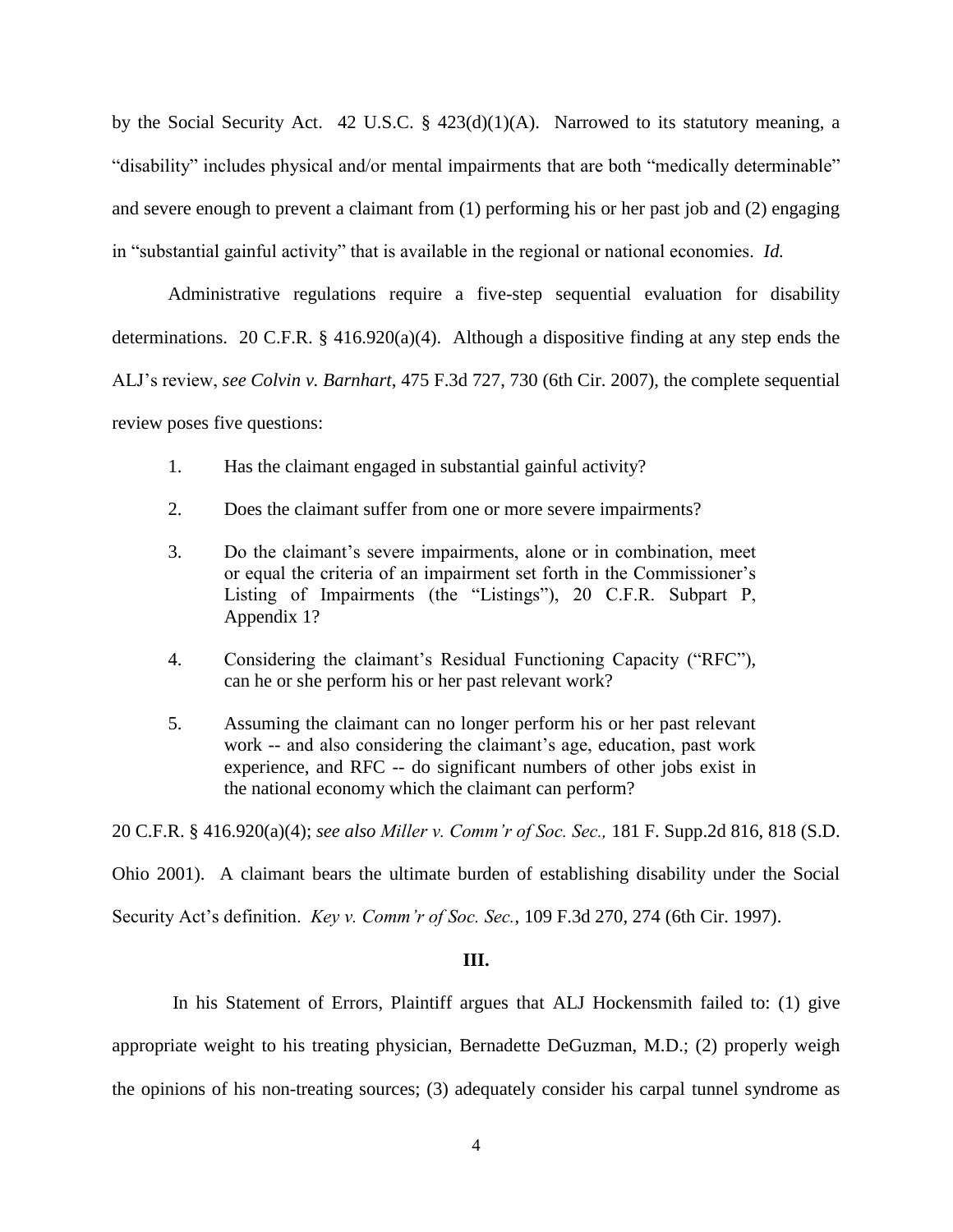an impairment; and (4) find him credible. Doc. 9 at PageID 1656. Finding Plaintiff's first alleged error to be well taken, the undersigned does not address the merits of Plaintiff's remaining three claims. $3$ 

Until March 27, 2017, "the Commissioner's regulations [that apply to this appeal] establish[ed] a hierarchy of acceptable medical source opinions[.]" *Snell v. Comm'r of Soc. Sec.*, No. 3:12-cv-119, 2013 WL 372032, at \*9 (S.D. Ohio Jan. 30, 2013). In descending order, these medical source opinions are: (1) treaters; (2) examiners; and (3) record reviewers. *Id*. Under the regulations in effect prior to March 27, 2017, the opinions of treaters are entitled to the greatest deference because they "are likely to be . . . most able to provide a detailed, longitudinal picture of [a claimant's] medical impairment(s) and may bring a unique perspective to the medical evidence that cannot be obtained from the objective medical findings alone or from reports of individual examinations[.]" 20 C.F.R. § 416.927(c)(2).

Treaters are entitled to the greatest deference because they "are likely to be . . . most able to provide a detailed, longitudinal picture of [a claimant's] medical impairment(s) and may bring a unique perspective to the medical evidence that cannot be obtained from the objective medical findings alone or from reports of individual examinations[.]" 20 C.F.R. § 416.927(d)(2). A treater's opinion must be given "controlling weight" if "well-supported by medically acceptable clinical and laboratory diagnostic techniques and . . . not inconsistent with the other substantial evidence in [the] case record." *LaRiccia v. Comm'r of Soc. Sec.*, 549 F. App'x 377, 384 (6th Cir. 2013). Even if a treater's opinion is not entitled to controlling weight, "the ALJ must still determine how much weight is appropriate by considering a number of factors, including the length of the treatment relationship and the frequency of examination, the nature and extent of

 $\overline{\phantom{a}}$ 

<sup>&</sup>lt;sup>3</sup> Nevertheless, on remand, the undersigned directs that the ALJ assess Plaintiff's credibility anew following a meaningful explanation of the weight accorded to the medical source opinions.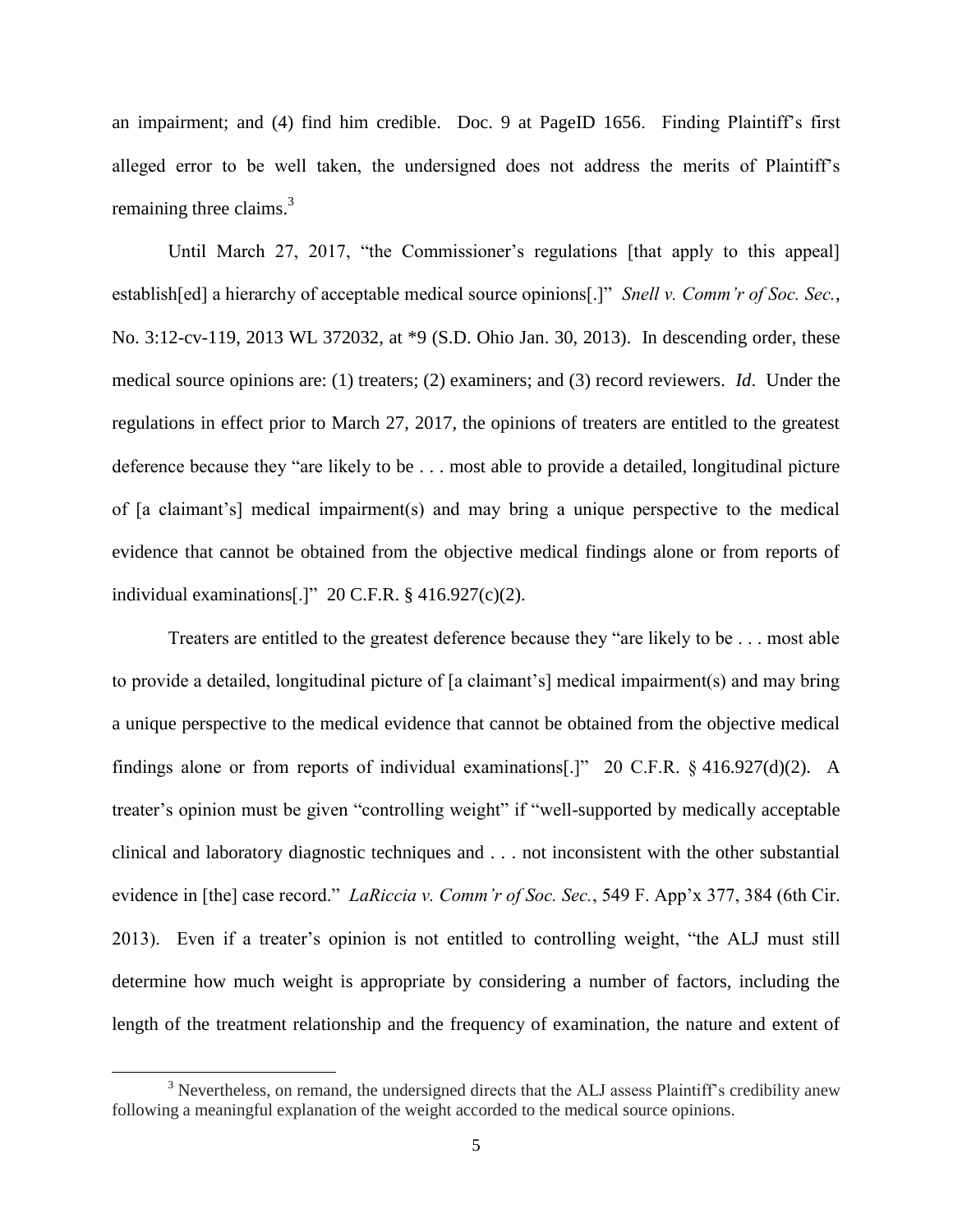the treatment relationship, supportability of the opinion, consistency of the opinion with the record as a whole, and any specialization of the treating physician." *Blakley v. Comm'r of Soc. Sec.*, 581 F.3d 399, 406 (6th Cir. 2009).<sup>4</sup>

After treaters, "[n]ext in the hierarchy are examining physicians and psychologists, who often see and examine claimants only once." *Snell*, 2013 WL 372032, at \*9. "The regulations provide progressively more rigorous tests for weighing opinions as the ties between the source of the opinion and the individual [claimant] become weaker." *Id*. (citing SSR 96-6p, 1996 WL 374180, at \*2 (July 2, 1996)).

Record reviewers are afforded the least deference and these "non-examining physicians' opinions are on the lowest rung of the hierarchy of medical source opinions." *Id*. "The regulations provide progressively more rigorous tests for weighing opinions as the ties between the source of the opinion and the individual [claimant] become weaker." *Id*. (citing SSR 96-6p, 1996 WL 374180, at \*2 (July 2, 1996)).

Unless the opinion of the treating source is entitled to controlling weight, an ALJ must "evaluate all medical opinions" with regard to the factors set forth in 20 C.F.R. § 416.927(c)(2), *i.e.*, length of treatment history; consistency of the opinion with other evidence; supportability; and specialty or expertise in the medical field related to the individual's impairment(s). *Walton v. Comm'r of Soc. Sec.*, No. 97-2030, 1999 WL 506979, at \*2 (6th Cir. June 7, 1999).

On April 28, 2010, Plaintiff's alleged onset date of disability, he had a seizure and fractured his T8 vertebra, resulting in a nearly two-week hospitalization. PageID 222-57. Dr.

 $\overline{a}$ 

<sup>&</sup>lt;sup>4</sup> In essence, "opinions of a treating source . . . must be analyzed under a two-step process, with care being taken not to conflate the steps." *Cadle v. Comm'r of Soc. Sec.*, No. 5:12-cv-3071, 2013 WL 5173127, at \*5 (N.D. Ohio Sept. 12, 2013). Initially, "the opinion must be examined to determine if it is entitled to controlling weight" and "[o]nly if . . . the ALJ does not give controlling weight to the treating physician's opinion is the opinion subjected to another analysis based on the particulars of" 20 C.F.R. § 416.927. *Id*.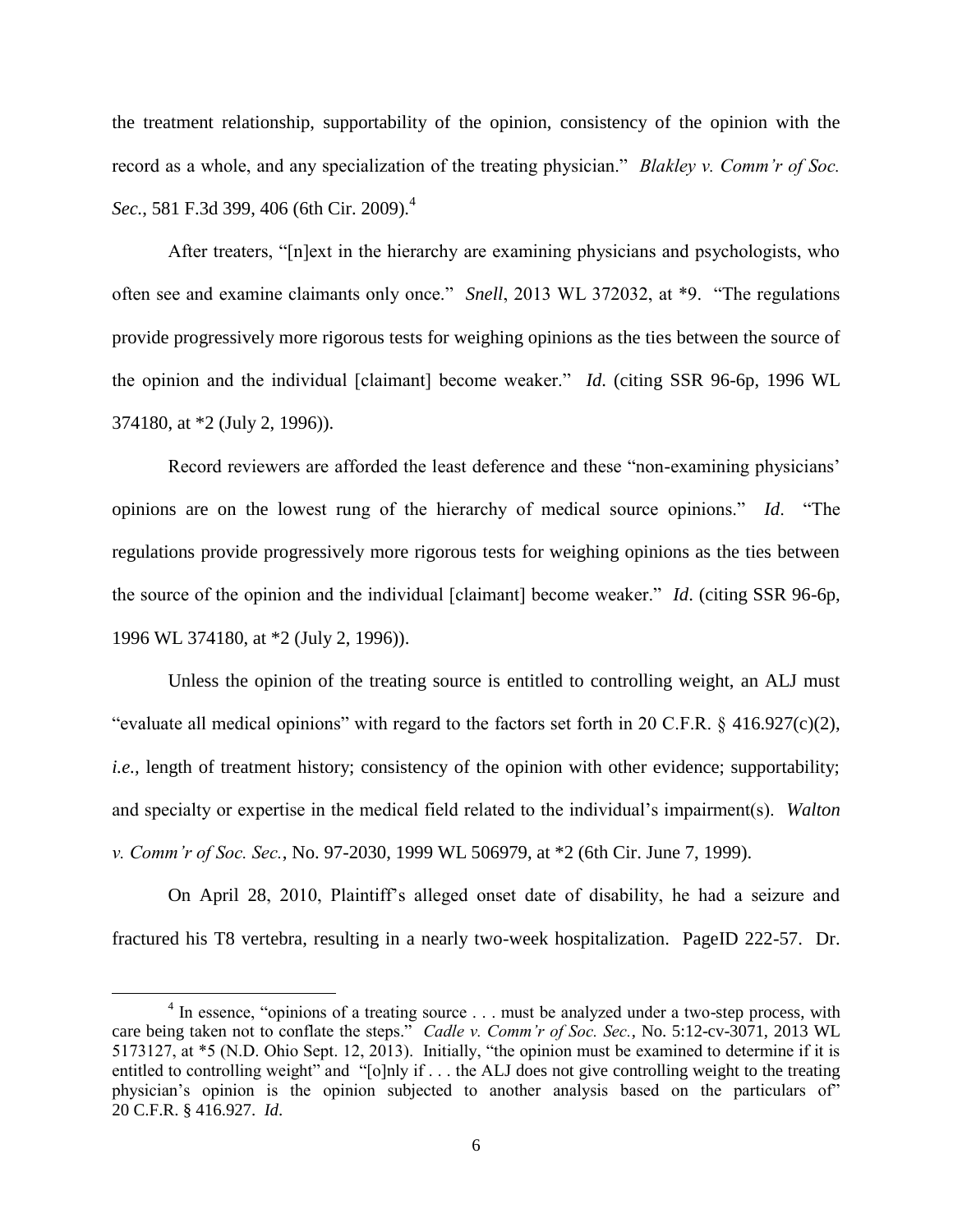DeGuzman began treating Plaintiff in December 2010 as his primary care physician. PageID 395. Dr. DeGuzman offered two medical opinions regarding Plaintiff's physical impairments and capabilities after his fall. PageID 453-54.

In Dr. DeGuzman's May 16, 2012 opinion, she identified Plaintiff's symptoms as including intermittent dizziness, chronic mid-back pain, and headaches. PageID 453-54. As to limitations, she opined that Plaintiff had a capacity for only four to six hours of work per day. *Id*. She also restricted Plaintiff to lifting no more than twenty pounds and occasional bending, stooping, and balancing. *Id*. Dr. DeGuzman lastly indicated that Plaintiff could only frequently raise either of his arms above shoulder level. *Id*.

In Dr. DeGuzman's October 29, 2015 opinion, she identified Plaintiff's symptoms as including chronic back pain and dizziness while recounting his pertinent medical history as including a thoracic vertebral fracture and migraine headaches. PageID 1578-79. She also recounted her most recent examination finding of a reduced spinal range of motion. *Id*. As to functional limitations, Dr. DeGuzman opined that Plaintiff has the capacity for only four hours of work per day. *Id*. She also opined that Plaintiff should avoid lifting greater than ten pounds and needs the latitude to elevate his legs for up to one third of each workday. *Id*.

In weighing Dr. DeGuzman's opinions, the ALJ found that they were not to entitled to controlling or deferential weight. PageID 472. Specifically, the ALJ found the following:

> When evaluated under these guidelines, the conclusion of Dr. DeGuzman that the claimant is disabled/unemployable cannot be given controlling, or even deferential, weight. In her initial questionnaire, she reported that the claimant would be able to perform light work, albeit on a part-time basis. On the later questionnaire, she reported that the claimant could perform sedentary work, but again on a part-time basis. I accept that the claimant's condition gradually worsened over time, hence limiting him to sedentary work on the latter questionnaire. However, the medical evidence, including her own chart notes, do not support that the claimant would be that limited, based on the claimant's own report of his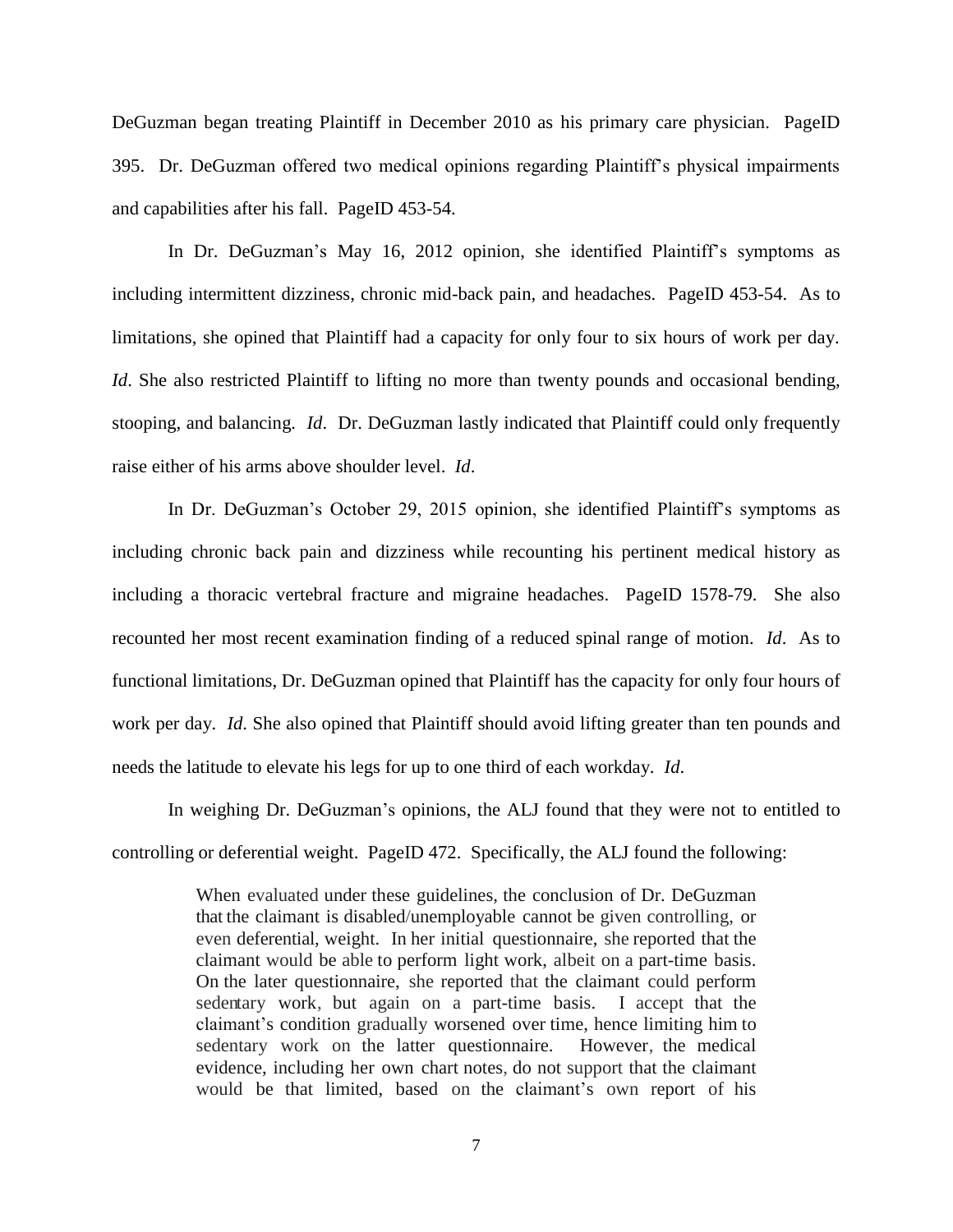activities, which included lifting an air condition and putting up paneling in his mother's home. I have afforded her medical opinion that the claimant can performed sedentary work great weight, as it is supported by the medical evidence, but little weight to her opinion that the claimant would be unable to work only four hours a day, as the physician provided no objective support for this limitation, and it is inconsistent with the objective medical evidence ofrecord.

PageID 472 (citations omitted). The Court agrees with Plaintiff that the ALJ erred in assessing the weight to be reasonably accorded to Dr. DeGuzman's opinions.

First, the ALJ's finding -- that Plaintiff's daily activities were inconsistent with Dr. DeGuzman's opinions -- is unsupported by substantial evidence. PageID 472. The undersigned finds that, absent meaningful explanation by the ALJ, it is unclear how Plaintiff's report of "putting up paneling in his mother's home" and attempting, unsuccessfully, to "lift an air conditioner" wholly undermines Dr. DeGuzman's opinions. PageID 65; *see Meece v. Barnhart,* 193 F. App'x 456, 465 (6th Cir. 2006) (finding "the fact that Plaintiff engages in minor life activities not inconsistent with disabling" limitations). This is especially so in this case, where both of the activities listed by the ALJ precipitated visits by Plaintiff to Dr. DeGuzman. For example, Plaintiff reported to Dr. DeGuzman that he experienced chronic back pain with sharp muscle spasms after "trying to pull an air conditioning unit out of his window. . . ." PageID 363. Similarly, Plaintiff reported to Dr. DeGuzman that he had an increase in pain, especially in his neck, and was unable to subsequently sleep due to pain after he attempted to put up paneling at his mother's house. PageID 1183. Accordingly, the mere fact that Plaintiff reported trying to put up paneling and trying to remove an air conditioner does not provide substantial evidence for the ALJ to discount Dr. DeGuzman's opinions.

Second, the ALJ erred in finding that the difference in Dr. DeGuzman's opinions in the amount of hours she recommended Plaintiff could work per day -- 4-6 hours per day in her May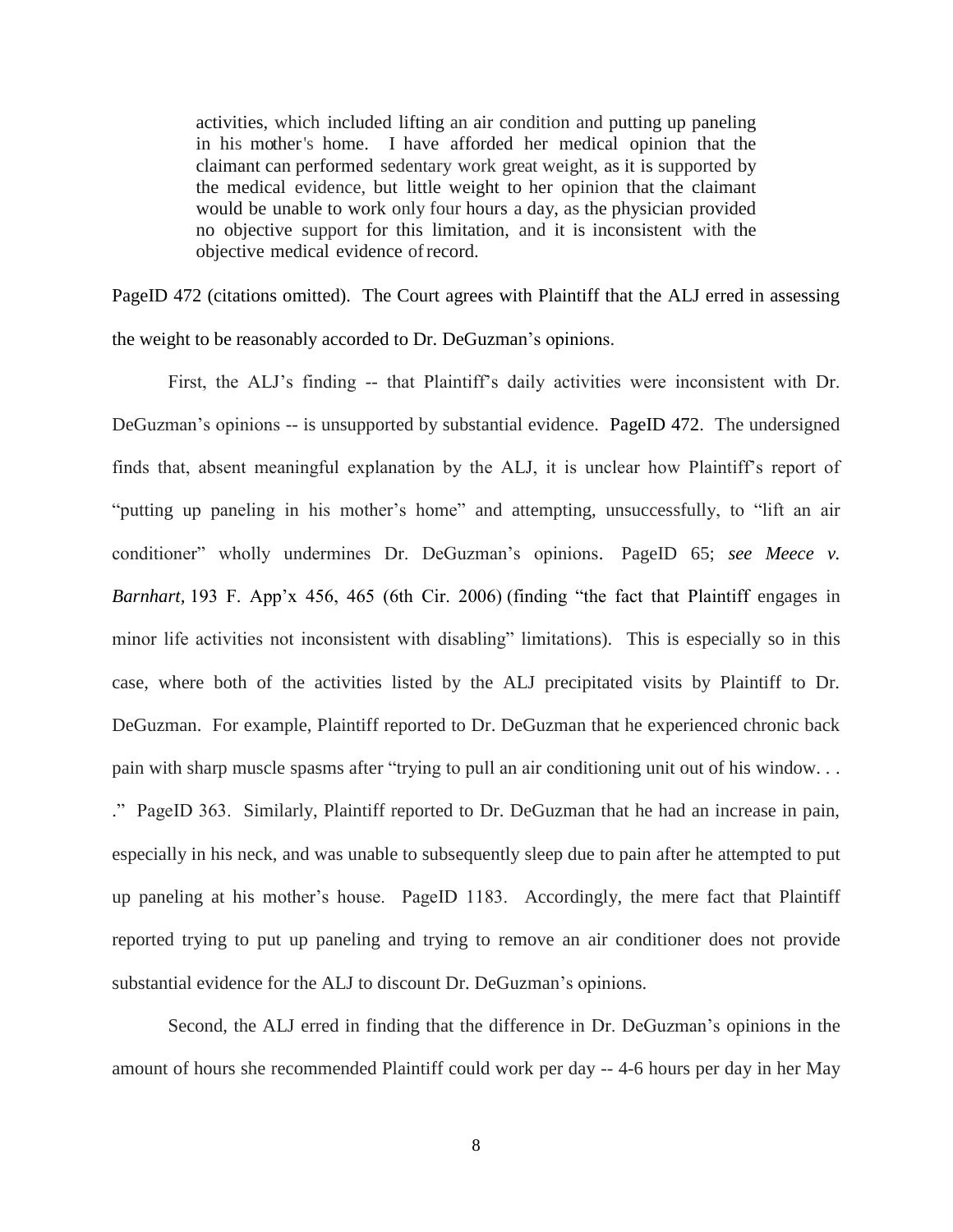16, 2012 opinion and no more than 4 hours per day in her October 29, 2015 opinion -- were unsupported by objective evidence. PageID 472. Specifically, the ALJ concluded that Dr. DeGuzman offered no objective evidence in support of the change in her opinion. *Id.* In her October 29, 2015 opinion, Dr. DeGuzman reported that her most recent examination of Plaintiff showed that Plaintiff had a reduced spinal range of motion. PageID 1578-79. Dr. DeGuzman ordered cervical MRIs of Plaintiff in August 2012 and September 2015. PageID 1070, 1076, 1545. The cervical MRI in September 2015 showed the following changes: "interval development of a focal 3 mm left foraminal disc protrusion at C6-7 moderately narrowing the left neural foramen"; and a "broad central disc protrusion at C5-6 which [had] increased in size since the previous exam and results in mild spinal canal stenosis and mild bilateral neural foraminal narrowing." PageID 1545. The changes in Plaintiff's MRI are objective evidence in support of Dr. DeGuzman's finding in her October 29, 2015 opinion that Plaintiff suffered from a reduced range of spinal movement and her recommendation that Plaintiff should be limited to working only 4 hours a day rather than 4-6 hours per day. Therefore, the undersigned finds the ALJ's conclusion to the contrary to be unsupported by substantial evidence.

Third, the ALJ's finding -- that Dr. DeGuzman's opinions were inconsistent "with the objective medical evidence of record" -- is impermissibly vague. PageID 472. The ALJ failed to identify any specific parts of the record that were inconsistent with Dr. DeGuzman's opinions. An ALJ has a duty to meaningfully articulate the reasons he or she has credited or rejected particular sources of evidence with sufficient specificity as to allow the reader to follow the ALJ's reasoning. *See Gayheart v. Comm'r of Soc. Sec.,* 710 F.3d 365, 376-78 (6th Cir. 2013); *accord McHugh v. Astrue,* No. 1:10–cv–734, 2011 WL 6130824, at \*4 (S.D. Ohio Nov. 15, 2011) (holding that "as a rule, the ALJ must build an accurate and logical bridge between the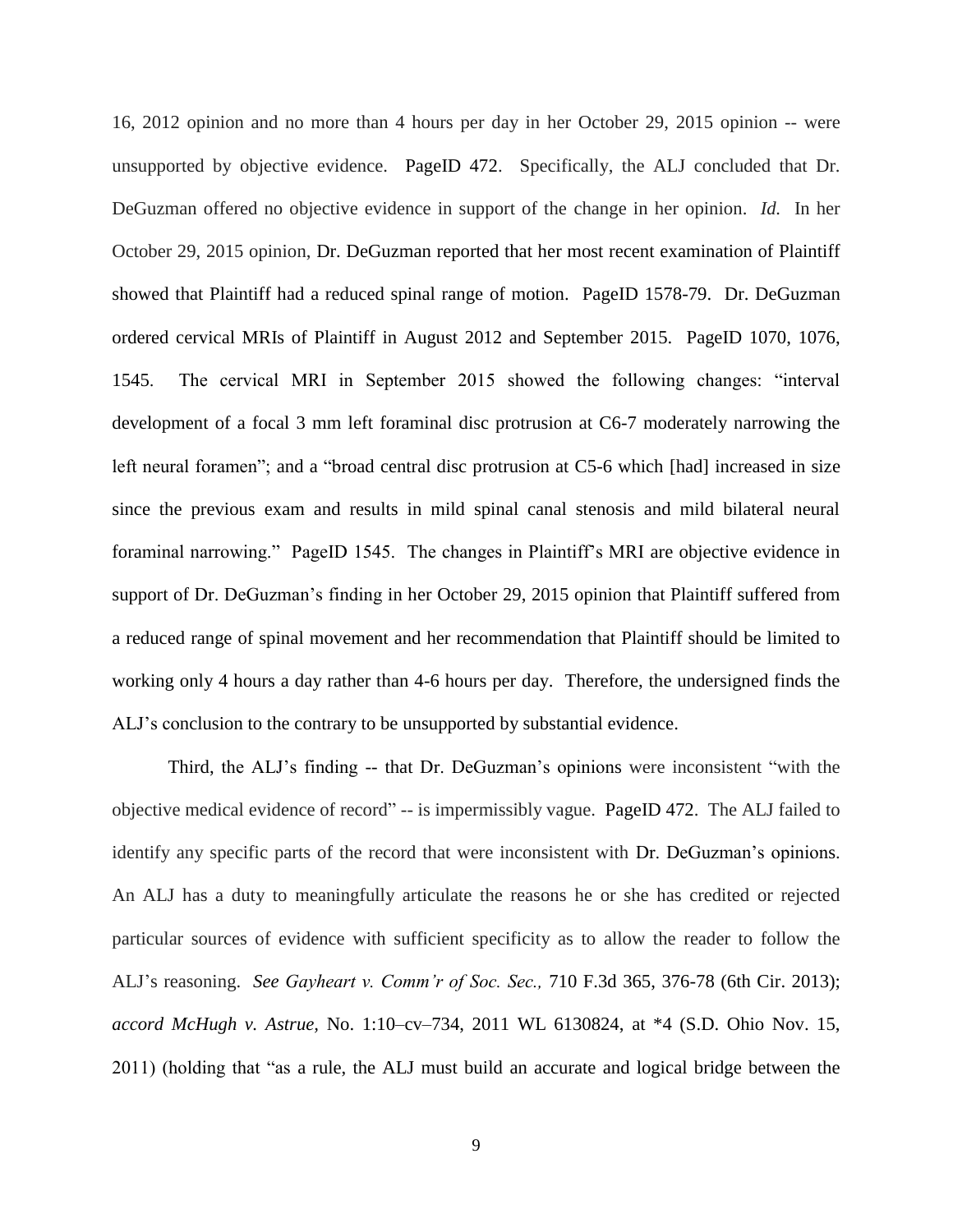evidence and his conclusion . . . When an ALJ fails to mention relevant evidence in his or her decision, the reviewing court cannot tell if significant probative evidence was not credited or simply ignored) (brackets added; internal quotations and citations omitted").

Finally, the undersigned also finds the ALJ's analysis of Dr. DeGuzman's opinions does not reflect consideration of any of the deferential weight factors required to be analyzed under 20 C.F.R. § 416.927(c). *Blakley*, 581 F.3d at 406 (stating that when the ALJ declines to give controlling weight to a treating physician's assessment, "the ALJ must still determine how much weight is appropriate by considering a number of factors" set forth in 20 C.F.R. § 416.927(c)). Here, the ALJ failed to mention Dr. DeGuzman's long-term treatment relationship with Plaintiff and how she could, therefore, provide a meaningful, "detailed, longitudinal picture of [Plaintiff's] medical impairment[,]" as contemplated by the regulations. *See* 20 C.F.R. § 416.927(c)(2). Such a failure constitutes reversible error. *See Matta v. Colvin*, 5:12-cv-2167, 2013 WL 454596, at \*8 (Aug. 27, 2013).

Based upon the foregoing, the Court finds the ALJ's assessment of Dr. DeGuzman's opinion unsupported by substantial evidence and therefore meriting reversal.

#### **IV.**

When, as here, the ALJ's non-disability determination is unsupported by substantial evidence, the Court must determine whether to reverse and remand the matter for rehearing, or to reverse and order an award of benefits. The Court has authority to affirm, modify or reverse the Commissioner's decision "with or without remanding the cause for rehearing." 42 U.S.C. § 405(g); *Melkonyan v. Sullivan,* 501 U.S. 89, 100 (1991). Generally, benefits may be awarded immediately "only if all essential factual issues have been resolved and the record adequately establishes a plaintiff's entitlement to benefits." *Faucher v. Sec'y of Health &*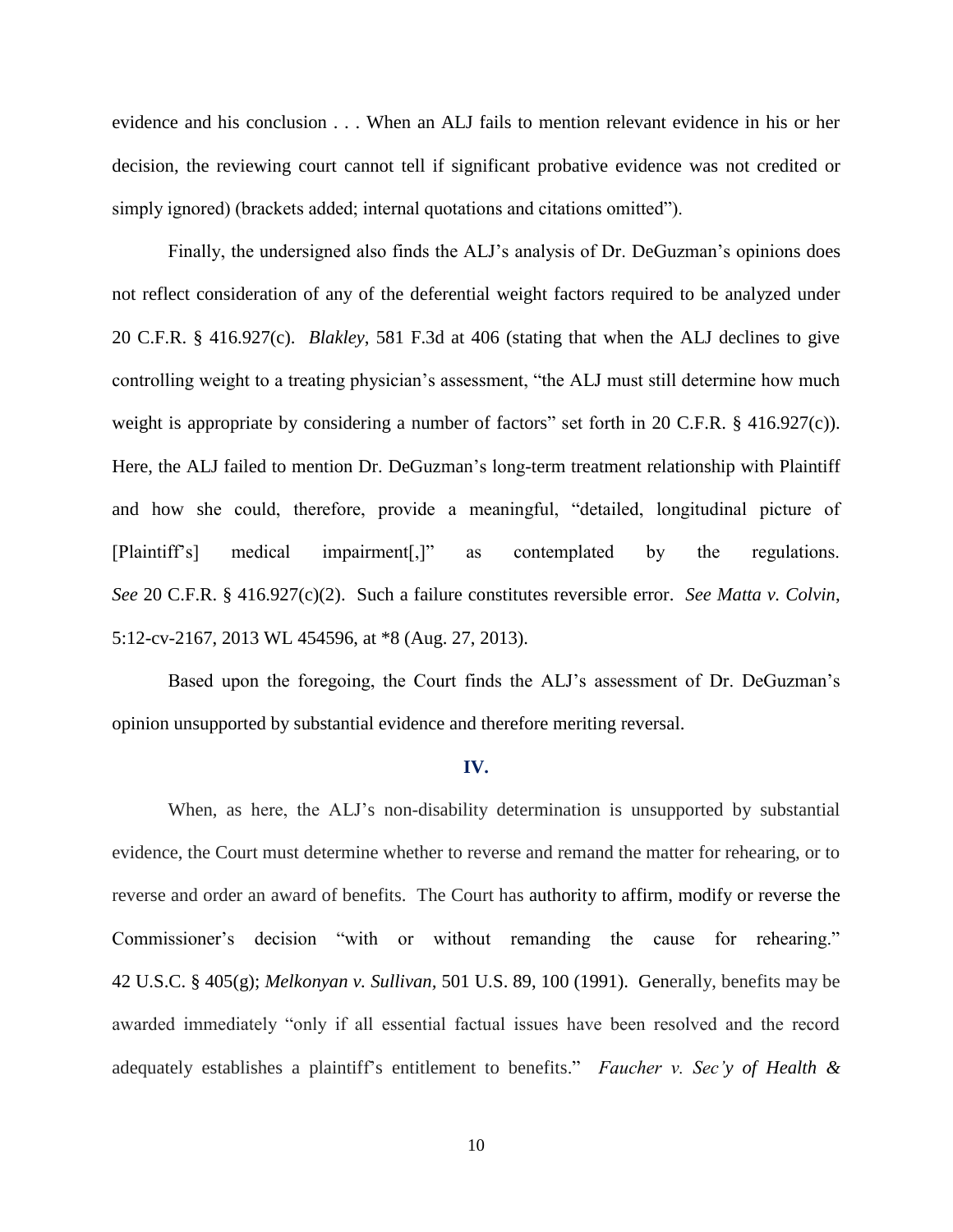*Human Servs.,* 17 F.3d 171, 176 (6th Cir.1994); *see also Abbott v. Sullivan,* [905 F.2d 918, 927](https://1.next.westlaw.com/Link/Document/FullText?findType=Y&serNum=1990089812&pubNum=0000350&originatingDoc=I515a5c70108511e6be97c29f3a4ca000&refType=RP&fi=co_pp_sp_350_927&originationContext=document&transitionType=DocumentItem&contextData=(sc.Search)#co_pp_sp_350_927)  [\(6th Cir.1990\);](https://1.next.westlaw.com/Link/Document/FullText?findType=Y&serNum=1990089812&pubNum=0000350&originatingDoc=I515a5c70108511e6be97c29f3a4ca000&refType=RP&fi=co_pp_sp_350_927&originationContext=document&transitionType=DocumentItem&contextData=(sc.Search)#co_pp_sp_350_927) *Parley v. Sec'y of Health & Human Servs.,* [820 F.2d 777, 782 \(6th Cir.1987\).](https://1.next.westlaw.com/Link/Document/FullText?findType=Y&serNum=1987068627&pubNum=0000350&originatingDoc=I515a5c70108511e6be97c29f3a4ca000&refType=RP&fi=co_pp_sp_350_782&originationContext=document&transitionType=DocumentItem&contextData=(sc.Search)#co_pp_sp_350_782)

This is an unusual case considering its age -- more than seven years old -- together with an unsound non-disability decisions by an ALJ which necessitated a Remand Order from this Court followed by a second administrative hearing and second non-disability decision by another ALJ. Given these circumstances and the strong, uncontroverted evidence of record in support of a finding of disability based on Plaintiff's impairments resulting from his fall, there is no just reason to further delay this matter for even more administrative procedures. *See Gentry v. Comm'r of Soc. Sec.*, 741 F.3d 708, 730 (6th Cir. 2014) (remanding for benefits after two remands and three administrative hearings and finding); *see also Benecke v. Barnhart*, 379 F.3d 587, 595 (9th Cir. 2004) ("Allowing the Commissioner to decide the issue again would create an unfair 'heads we win; tails, let's play again' system of disability benefits adjudication." *Randall v. Sullivan*, 956 F.2d 105, 109 (5th Cir. 1992) ("Because of the medical record, we think it unconscionable to remand this eight year old case to the Secretary for further review.").

Accordingly, this case must be remanded for an immediate award of benefits.

## **V.**

## **IT IS THEREFORE RECOMMENDED THAT**:

- 1. The Commissioner's non-disability finding be found unsupported by substantial evidence, and **REVERSED**;
- 2. This matter be **REMANDED** for an immediate award of benefits; and
- 3. This case be **CLOSED**.

Date:  $7/6/2017$  s/ Michael J. Newman

Michael J. Newman United States Magistrate Judge